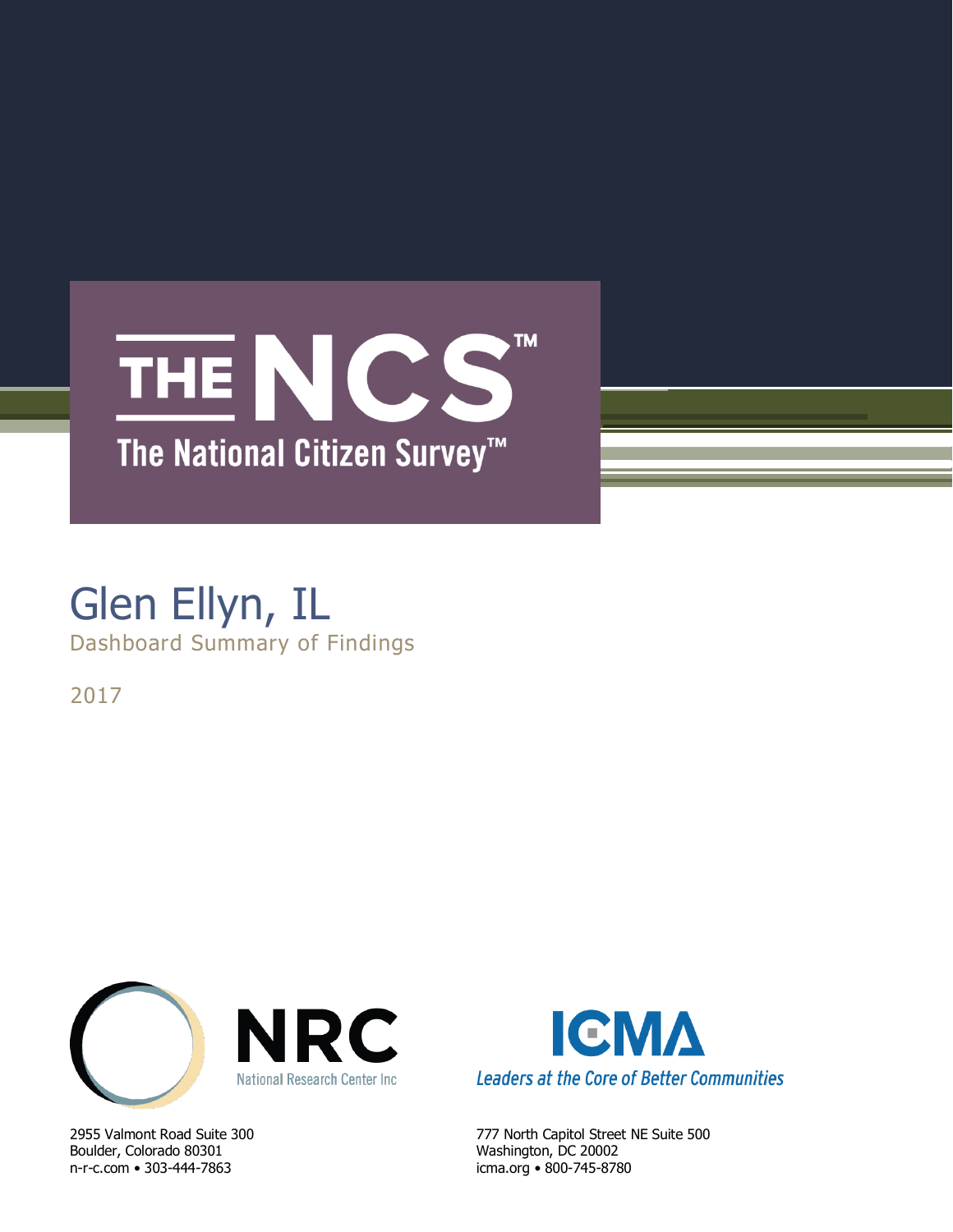# **Summary**

The National Citizen Survey™ (The NCS™) is a collaborative effort between National Research Center, Inc. (NRC) and the International City/County Management Association (ICMA). The survey and its administration are standardized to assure high quality research methods and directly comparable results across The NCS communities. The NCS captures residents' opinions within the three pillars of a community (Community Characteristics, Governance and Participation) across eight central facets of community (Safety, Mobility, Natural Environment, Built Environment, Economy, Recreation and Wellness, Education and Enrichment and Community Engagement). This report summarizes Glen Ellyn's performance in the eight facets of community livability with the "General" rating as a summary of results from the overarching questions not shown within any of the eight facets. The "Overall" represents the community pillar in its entirety (the eight facets and general).

By summarizing resident ratings across the eight facets and three pillars of a livable community, a picture of Glen Ellyn's community livability emerges. Below, the color of each community facet summarizes how residents rated each of the pillars that support it – Community Characteristics, Governance and Participation. When most ratings were higher than the benchmark, the color is the darkest shade; when most ratings were lower than the benchmark, the color is the lightest shade. A mix of ratings (higher and lower than the benchmark) results in a color between the extremes.

Among other facets, residents identified Mobility and Education and Enrichment as community facets that were strongest compared to other places but these two facets received exceptionally high ratings across each of the three pillars. Broadly, ratings about the community's characteristics and governance across most of the facets were stronger than were ratings of citizen engagement. This information can be helpful in identifying the areas that merit more attention.

| $\tilde{\phantom{a}}$           | <b>Community Characteristics</b> |          |              | Governance |         |       | Participation |                |          |
|---------------------------------|----------------------------------|----------|--------------|------------|---------|-------|---------------|----------------|----------|
|                                 | Higher                           | Similar  | Lower        | Higher     | Similar | Lower | Higher        | <b>Similar</b> | Lower    |
| Overall                         | 25                               | 16       | $\Omega$     | 22         | 21      |       |               | 22             |          |
| General                         | b                                |          | 0            |            |         |       |               |                |          |
| Safety                          |                                  |          | 0            |            |         |       |               |                |          |
| Mobility                        | h                                | ∍        | $\mathbf{0}$ | 6          | h       | ∩     |               |                | $\Omega$ |
| Natural Environment             |                                  | $\Omega$ | 0            | −<br>ь     |         |       |               |                |          |
| <b>Built Environment</b>        |                                  |          |              |            |         |       |               |                | $\Omega$ |
| Economy                         |                                  |          | n            |            |         |       |               |                |          |
| Recreation and Wellness         |                                  |          | $\Omega$     | n          |         |       |               |                |          |
| <b>Education and Enrichment</b> |                                  | 0        | $\Omega$     | n          |         | n     | ∍             | $\Omega$       | $\Omega$ |
| Community Engagement            |                                  |          |              |            | 75      |       |               |                |          |

#### Figure 1: Dashboard Summary

| Legend |         |
|--------|---------|
|        | Higher  |
|        | Similar |
|        | Lower   |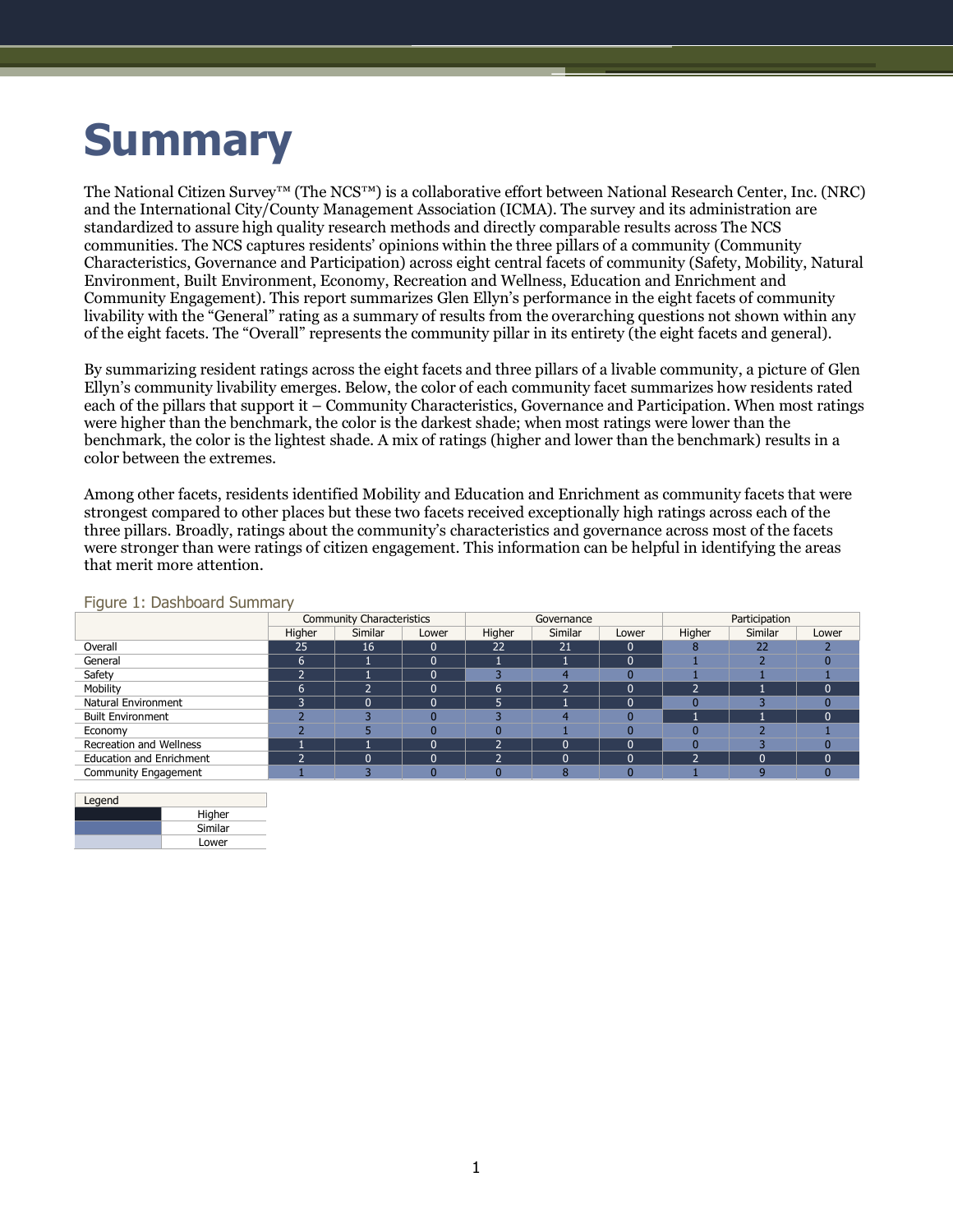### Figure 2: Detailed Dashboard

|                          | <b>Community Characteristics</b> | Benchmark             | Percent<br>positive | Governance                         | <b>Benchmark</b>      | Percent<br>positive         | Participation                                    | Benchmark             | Percent<br>positive |
|--------------------------|----------------------------------|-----------------------|---------------------|------------------------------------|-----------------------|-----------------------------|--------------------------------------------------|-----------------------|---------------------|
| General                  | Overall appearance               |                       | 95%                 | Customer service                   | $\leftrightarrow$     | 88%                         | Recommend Glen Ellvn                             |                       | 97%                 |
|                          | Overall quality of life          | $\uparrow$            | 95%                 | Services provided by Glen<br>Ellvn | $\uparrow$            | 90%<br>Remain in Glen Ellyn |                                                  | $\longleftrightarrow$ | 85%                 |
|                          | Place to retire                  | $\leftrightarrow$     | 55%                 |                                    |                       |                             | Contacted Glen Ellyn employees                   | $\leftrightarrow$     | 55%                 |
|                          | Place to raise children          | $\uparrow\uparrow$    | 99%                 |                                    |                       |                             |                                                  |                       |                     |
|                          | Place to live                    |                       | 97%                 |                                    |                       |                             |                                                  |                       |                     |
|                          | Neighborhood                     |                       | 95%                 |                                    |                       |                             |                                                  |                       |                     |
|                          | Overall image                    |                       | 95%                 |                                    |                       |                             |                                                  |                       |                     |
|                          | Overall feeling of safety        |                       | 97%                 | Police                             |                       | 91%                         | Was NOT the victim of a crime                    | $\longleftrightarrow$ | 93%                 |
|                          | Safe in neighborhood             | $\leftrightarrow$     | 99%                 | Crime prevention                   |                       | 88%                         | Did NOT report a crime                           |                       | 89%                 |
|                          | Safe downtown/commercial         | $\uparrow$            | 99%                 | Fire                               | $\leftrightarrow$     | 93%                         | Stocked supplies for an emergency                |                       | 17%                 |
| Safety                   | area                             |                       |                     |                                    |                       |                             |                                                  |                       |                     |
|                          |                                  |                       |                     | Fire prevention                    | $\leftrightarrow$     | 88%                         |                                                  |                       |                     |
|                          |                                  |                       |                     | Ambulance/EMS                      | $\longleftrightarrow$ | 93%                         |                                                  |                       |                     |
|                          |                                  |                       |                     | Emergency preparedness             | $\leftrightarrow$     | 72%                         |                                                  |                       |                     |
|                          |                                  |                       |                     | Animal control                     |                       | 79%                         |                                                  |                       |                     |
|                          | <b>Traffic flow</b>              |                       | 69%                 | Traffic enforcement                | $\longleftrightarrow$ | 81%                         | Carpooled instead of driving alone               | $\longleftrightarrow$ | 46%                 |
|                          | Travel by car                    | $\leftrightarrow$     | 77%                 | Street repair                      |                       | 70%                         | Walked or biked instead of driving               | $\uparrow \uparrow$   | 79%                 |
|                          | Travel by bicycle                | $\uparrow$            | 76%                 | Street cleaning                    |                       | 83%                         | Used public transportation instead of<br>drivina | $\uparrow \uparrow$   | 57%                 |
| Mobility                 | Ease of walking                  | $\uparrow \uparrow$   | 89%                 | Street lighting                    | $\leftrightarrow$     | 72%                         |                                                  |                       |                     |
|                          | Travel by public transportation  |                       | 61%                 | Snow removal                       |                       | 82%                         |                                                  |                       |                     |
|                          | Overall ease of travel           | $\uparrow$            | 90%                 | Sidewalk maintenance               |                       | 70%                         |                                                  |                       |                     |
|                          | Public parking                   | $\leftrightarrow$     | 49%                 | Traffic signal timing              |                       | 76%                         |                                                  |                       |                     |
|                          | Paths and walking trails         |                       | 86%                 | Bus or transit services            |                       | 72%                         |                                                  |                       |                     |
|                          | Overall natural environment      |                       | 93%                 | Garbage collection                 |                       | 94%                         | Recycled at home                                 | $\longleftrightarrow$ | 92%                 |
| Environment              | Air quality                      |                       | 93%                 | Recycling                          |                       | 90%                         | Conserved water                                  | $\leftrightarrow$     | 77%                 |
| Natural                  | Cleanliness                      |                       | 96%                 | Yard waste pick-up                 |                       | 88%                         | Made home more energy efficient                  | $\leftrightarrow$     | 78%                 |
|                          |                                  |                       |                     | Drinking water                     |                       | 92%                         |                                                  |                       |                     |
|                          |                                  |                       |                     | Open space                         |                       | 79%                         |                                                  |                       |                     |
|                          |                                  |                       |                     | Natural areas preservation         | $\leftrightarrow$     | 74%                         |                                                  |                       |                     |
|                          | New development in Glen Ellyn    | $\longleftrightarrow$ | 52%                 | Sewer services                     | $\longleftrightarrow$ | 89%                         | NOT experiencing housing cost stress             | $\longleftrightarrow$ | 68%                 |
|                          | Affordable quality housing       | $\leftrightarrow$     | 36%                 | Storm drainage                     | $\leftrightarrow$     | 75%                         | Did NOT observe a code violation                 |                       | 71%                 |
|                          | Housing options                  | $\leftrightarrow$     | 64%                 | Power utility                      | $\leftrightarrow$     | 82%                         |                                                  |                       |                     |
|                          | Overall built environment        |                       | 83%                 | Utility billing                    | $\leftrightarrow$     | 82%                         |                                                  |                       |                     |
|                          | Public places                    | $\uparrow$            | 86%                 | Land use, planning and             | $\uparrow$            | 69%                         |                                                  |                       |                     |
|                          |                                  |                       |                     | zoning                             |                       |                             |                                                  |                       |                     |
| <b>Built Environment</b> |                                  |                       |                     | Code enforcement                   |                       | 73%                         |                                                  |                       |                     |
|                          |                                  |                       |                     | Cable television                   |                       | 71%                         |                                                  |                       |                     |

**Legend**

↑↑ Much higher ↑ Higher ↔ Similar ↓ Lower ↓↓ Much lower \* Not available

2